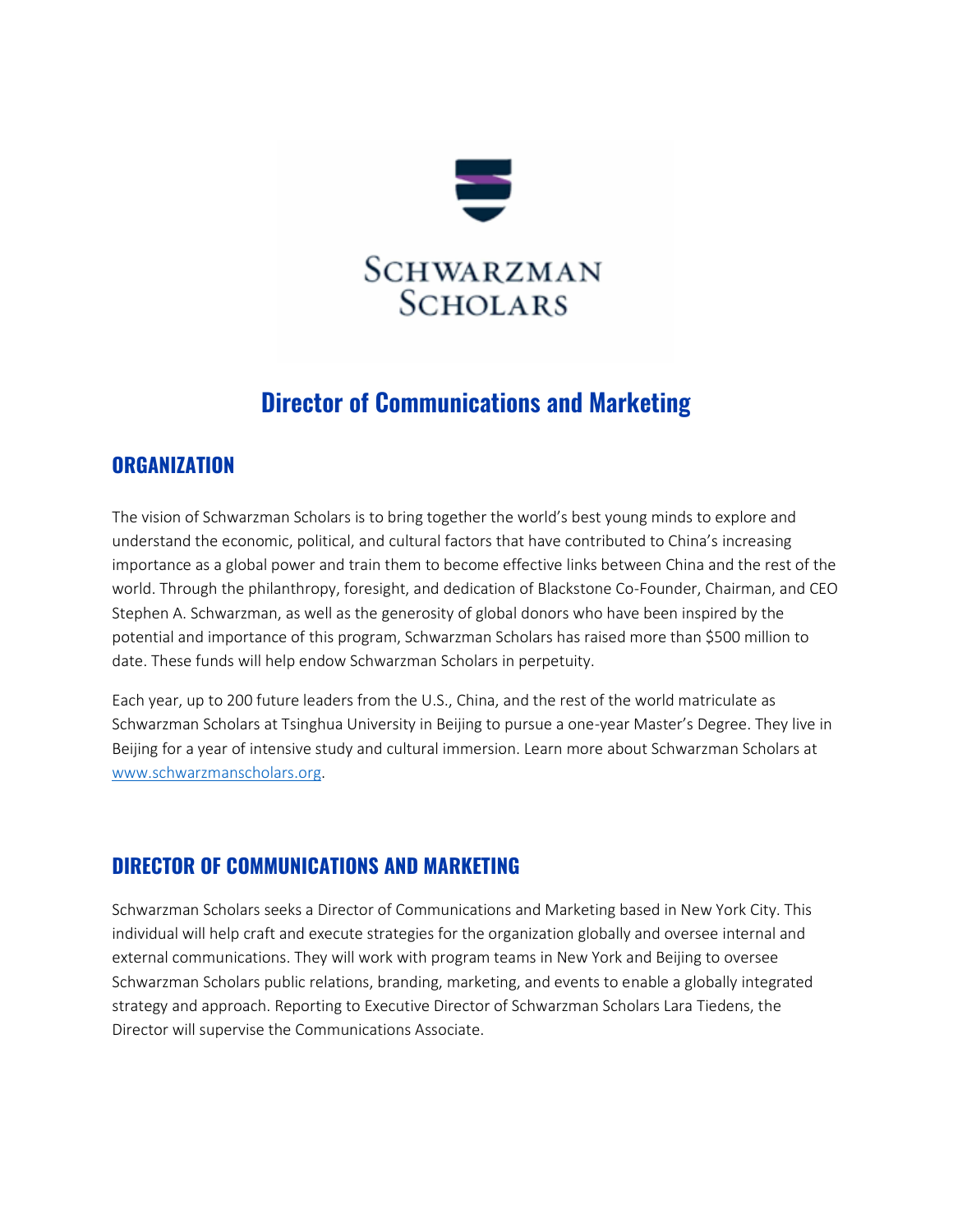#### **RESPONSIBILITIES**

#### Communications:

- Elevate worldwide recognition and thought leadership of Schwarzman Scholars
- Oversee and implement strategic communications plan across departments and geographies
- Maintain editorial calendar for global stakeholders (internal and external)
- Partner with key internal colleagues including human resources, student life, and alumni relations on specific communication plans and strategies
- Secure exposure with international, national, local, and university media outlets; advance relationships with media
- Partner with the Beijing communications team to develop a globally consistent communications program
- Help the program monitor global news coverage relevant to the program
- Manage press inquiries
- Craft all PR materials including talking points, speeches, briefing notes, press releases, web/social media content, and other external content

#### Marketing:

- Oversee brand, marketing, and content strategy, including use of external vendors
- Partner with admissions team on strategy and content
- Oversee day-to-day management of U.S. social media platforms: LinkedIn, Twitter, Facebook, and Instagram; support Beijing communications team with content for WeChat and Weibo
- Oversee strategy and execution for digital marketing campaigns
- Manage content of the Schwarzman Scholars U.S./Global website
- Ownership of the Schwarzman Scholars brand and all branded materials
- Maintain content calendar

## **DESIRED QUALITIES AND EXPERIENCES**

The Schwarzman Scholars team seeks an experienced professional with an exemplary record leading communications and marketing functions in a comparably complex organization. While not required, experience working with China and/or at a foundation, international organization, or academic institution is desirable.